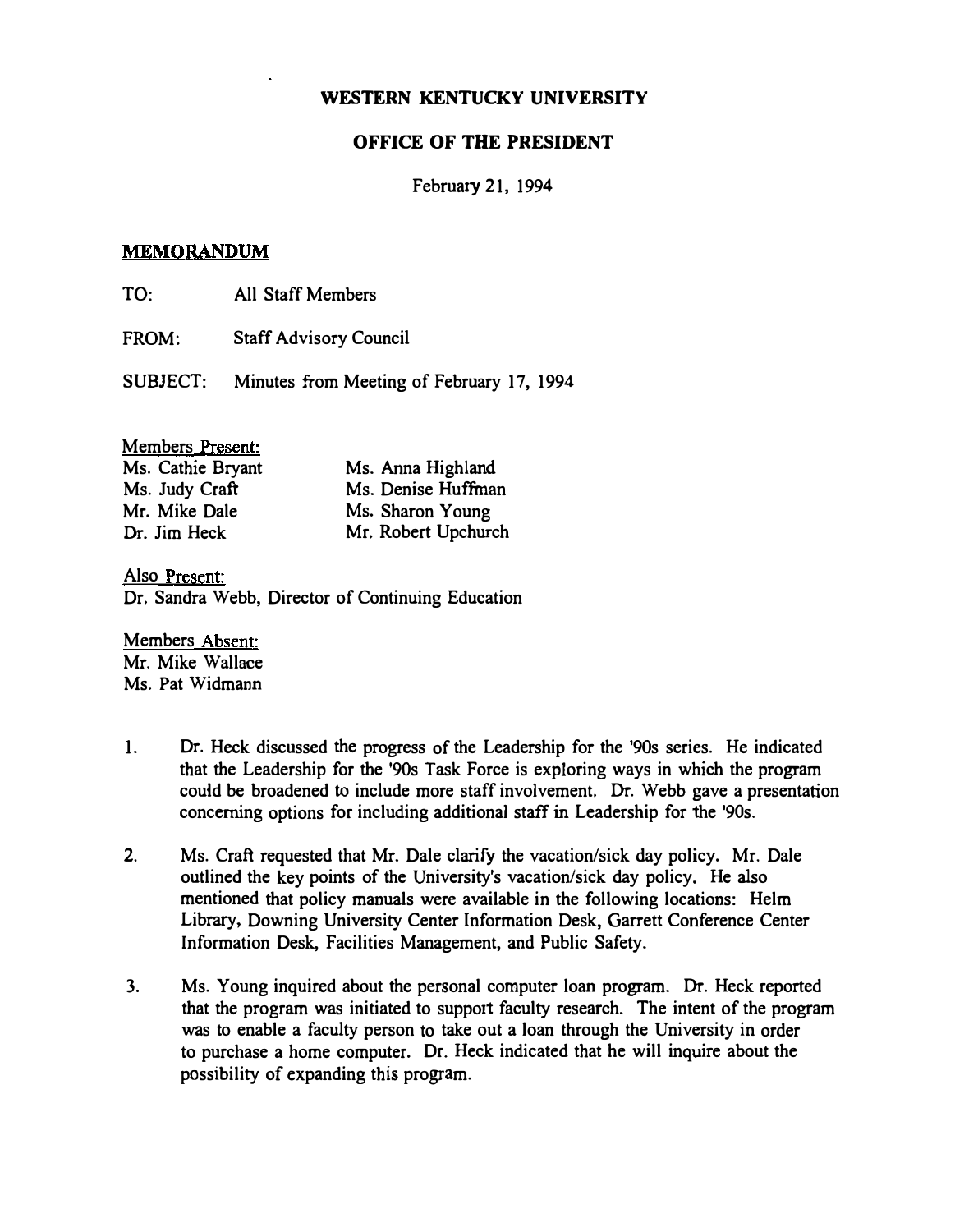# Page 2

- 4. Ms. Bryant inquired about the status of the Salary Committee's report. Dr. Heck 'indicated that three faculty members have been employed by the University to offer an assessment of classified staff salaries. Their report should be completed shortly.
- 5. Ms. Bryant inquired about the staffing at the Office of Human Resources. Mr. Dale reported that an evaluator has turned in his report to the University, and this report is currently being reviewed.
- 6. Ms. Highland distributed a memo regarding emergency battery-powered lighting for University buildings. Dr. Heck indicated that he will forward this concern to Mr. Kemble Johnson, Director of Facilities Management.
- 7. Ms. Craft offered an update on the possibility of having a staff member on the Board of Regents.
- 8. The next meeting is scheduled for Thursday, April 21, 1994, at 9 a.m. in the Regents Room.

# JCH:clk

cc: Dr. Thomas C. Meredith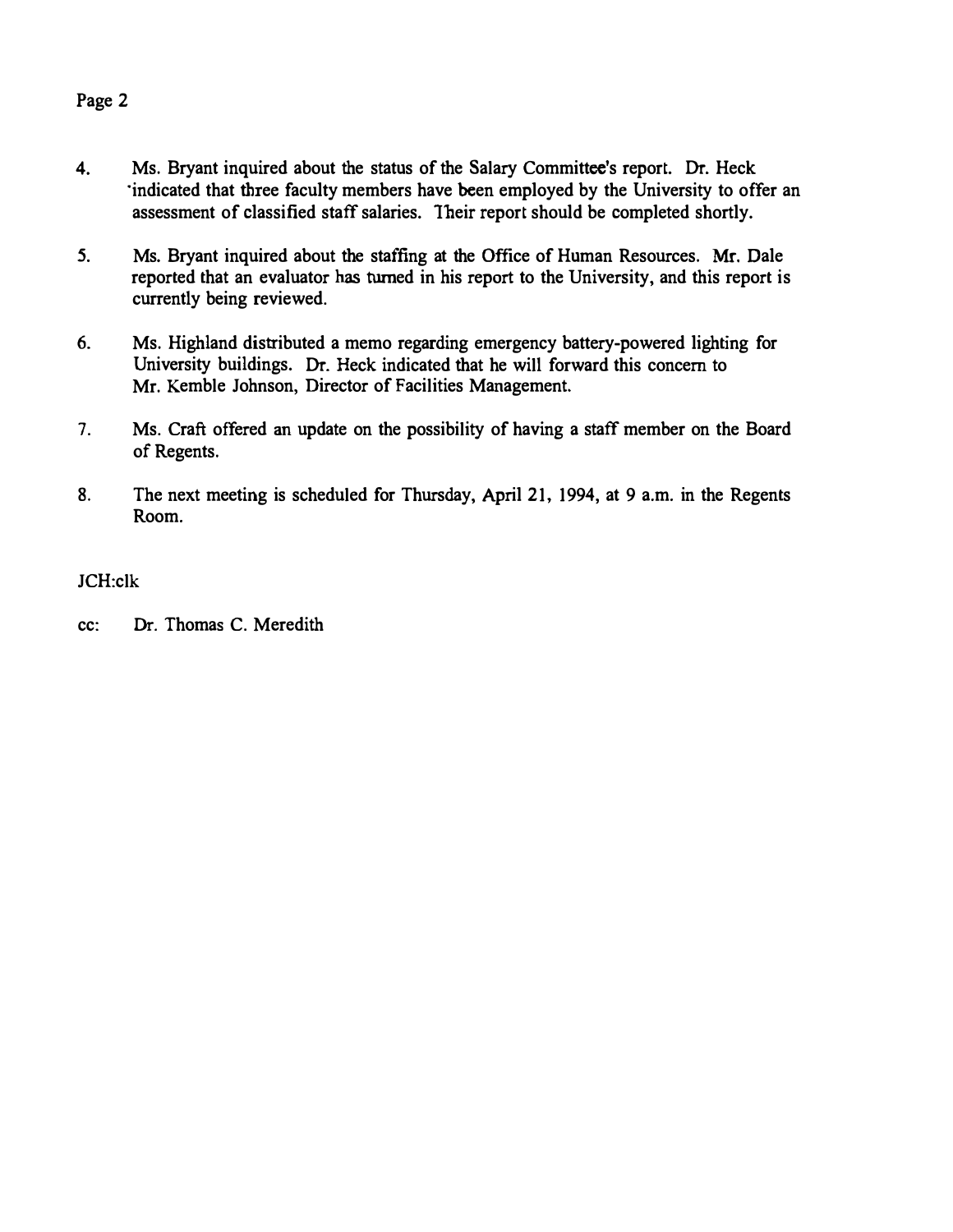## OFFICE OF THE PRESIDENT

## April 28, 1994

#### MEMORANDUM

- TO: All Staff Members
- FROM: Staff Advisory Council

SUBJECT: Minutes from Meeting of April 21, 1994

| Members Present:  |                     |
|-------------------|---------------------|
| Ms. Cathie Bryant | Ms. Denise Huffman  |
| Ms. Judy Craft    | Ms. Sharon Young    |
| Mr. Mike Dale     | Mr. Robert Upchurch |
| Dr. Jim Heck      | Ms. Pat Widmann     |
| Ms. Anna Highland | Mr. Mike Wallace    |

- 1. Ms. Highland inquired about the University's policy on smoking in University vehicles. Dr. Meredith indicated that University �ehicles should be smoke free. He also indicated that he would send a memo out to that effect.
- 2. Mr. Upchurch inquired about the future of the building services division of Facilities Management. Dr. Meredith indicated that Dr. Ramsey was handling this situation and that Dr. Ramsey would be in ongoing communication with the staff as it relates to developments in this matter.
- 3. Ms. Widmann suggested that the Staff Advisory Council meet more often than once every two months. It was agreed that the Staff Advisory Council would meet once every six weeks.
- 4. Ms. Young suggested that any policy changes should be well communicated throughout the University community. Dr. Meredith indicated that.he will remind the vice presidents that it is their responsibility to communicate policy changes to employees within their division.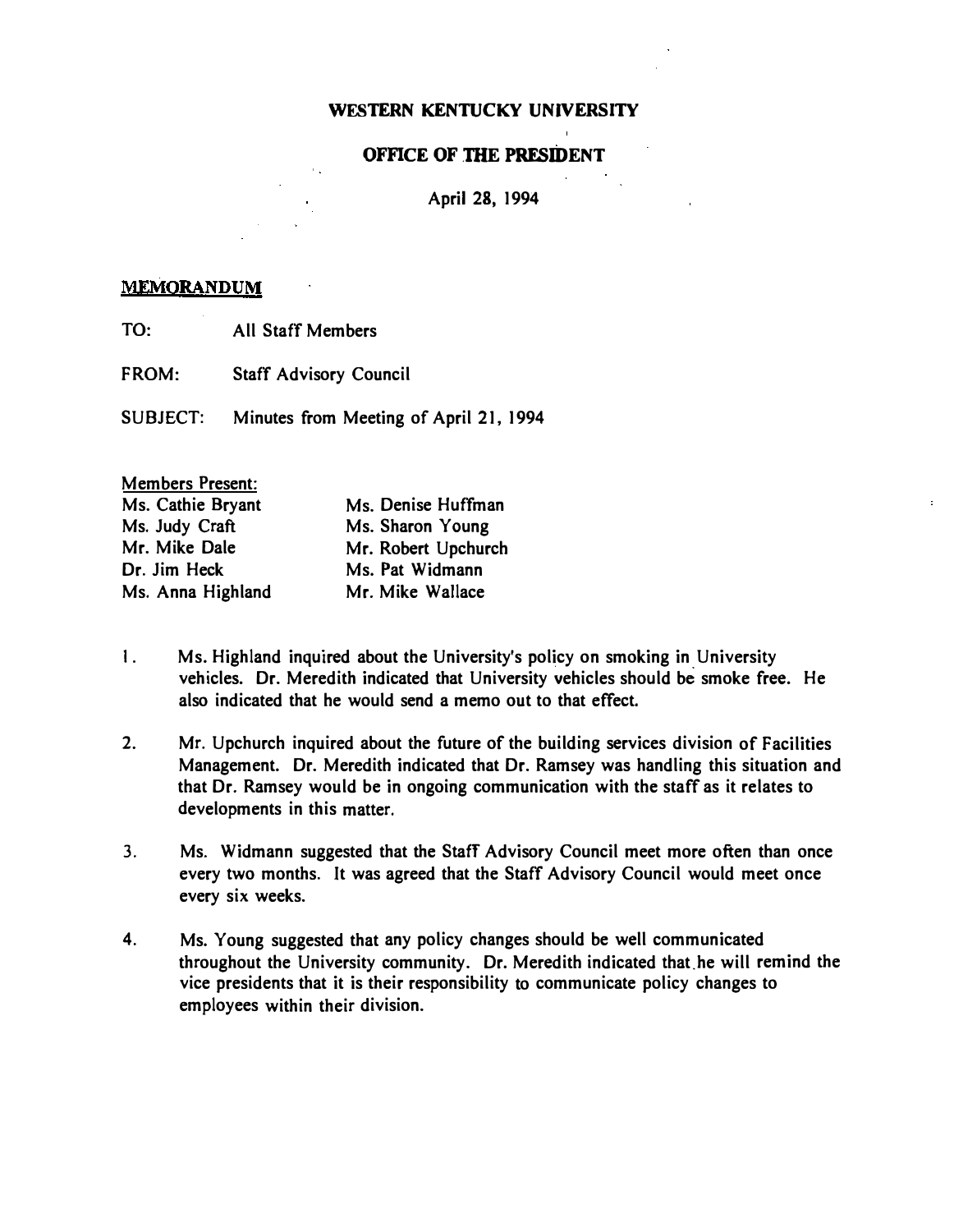- 5. Ms. Bryant suggested that the University install a siren system for tornado warnings and other emergency situations. Dr. Meredith explained that Dr. Ramsey is exploring a siren system to be installed at Cherry Hall. Dr. Meredith also indicated that there was a committee addressing Western's risk management planning. The tornado warning system would fall under this category.
- 6. Mr. Mike Dale di�cussed the procedures for upcoming staff regent election. Mr. Dale will communicate these procedures to appropriate individuals in the near future.
- 7. Ms. Widmann inquired about the steps in front of Wetherby Administration Building. Dr. Meredith explained that these steps are in the process of being resurfaced. This process should ensure that the steps are safe for human travel.
- 8. Mr. Wallace inquired about the completion of Potter Hall. Dr. Meredith indicated that Potter Hall will open soon after commencement.
- 9. Dr. Meredith announced to the group the May 10, 1994, Grand Opening for the Institute for Economic Development and invited staff participation.
- 10. Mr. Wallace inquired about adding parking spaces on University property off 15th Street. Dr. Meredith said he had approved a plan to add several parking spaces in the area where University-owned homes have recently been demolished.
- II. Ms. Widmann inquired about the parking permit fee increase. Dr. Meredith said that, pending Board approval, the fee will be raised to \$45 for transferrable permits and \$30 for permanent stickers. Dr. Meredith indicated that the anticipated increase in revenue as a result of this increased fee would assist the University in achieving the planned salary increase for faculty and staff. Dr. Meredith also indicated that a certain number of parking spaces will be available as reserved parking for those who wish to purchase them.
- 12. The next meeting of the Staff Advisory Council will be Thursday, June 2, at 9 a.m. in the Regents Room.

The Ideas for Efficiency Committee is still encouraging faculty, staff, and students to send ideas and suggestions to help WKU operate more efficiently. Send ideas to Judy Byrd, Chair. Ideas for Efficiency, Office of the Registrar, WAB 228.

#### JCH:c1k

cc: Dr. Thomas C. Meredith Vice Presidents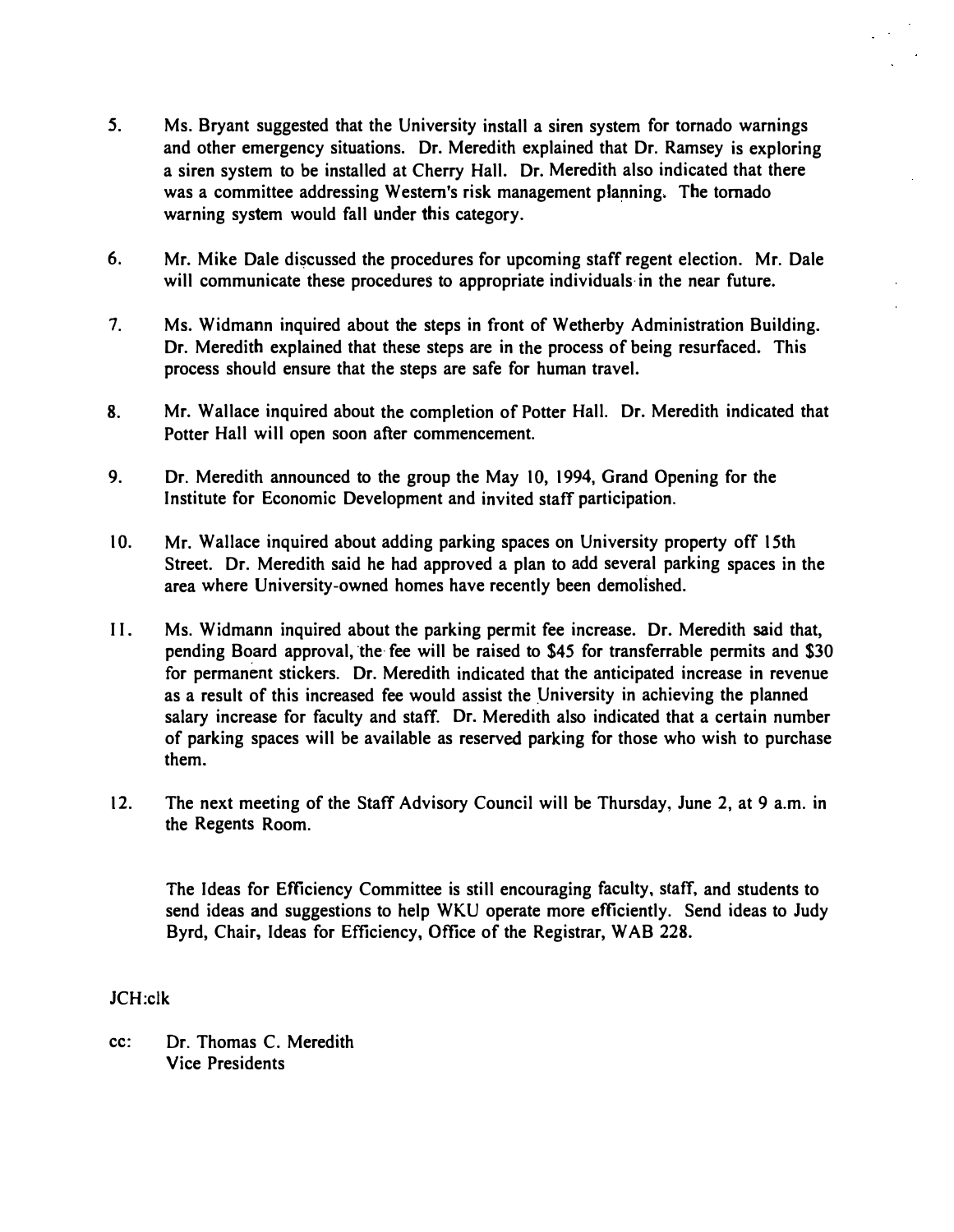# OFFICE OF TIlE PRESIDENT

## August 4, 1994

#### MEMORANDUM

TO; All Staff Members

FROM: Staff Advisory Council

SUBJECT: Minutes from Meetings of June 7 and July 26, 1994

The following topics were brought forth by members of the Staff Advisory Council for discussion at their June 7 and July 26, 1994, meetings. Our new Staff Regent, Ms. Joy Gramling, attended the meeting.

- 1. Annual reception to recognize employees who complete degree requirements. The first annual reception to recognize these employees will be held on September 14, 1994. Information will be mailed at a later date.
- 2. Waiver of graduation fees for Western employees who complete degree requirements. Dr. Meredith approved this request effective with the May 1995 graduation.
- 3. Evaluation of supervisors by those they supervise. This was referred to the University Personnel Committee, which in turn recommended that it not be implemented at this time. The Personnel Committee recommended that employees utilize the expanded section on the new appraisal form for employee comments.
- 4. Continuing education unit (CEU). Credit for "Leadership for the '90s" CEUs are being awarded.
- 5. Loans for compyter purchases by staff. Dr. Meredith will explore the possibility of providing a similar program for staff that is now provided for faculty. Loans are now made interest free to faculty for the purchase of computers.
- 6. University Benefits Committee. Denise Huffman was elected as the alternate representative for Cathie Bryant on the University Benefits Committee.
- 7. Proposal for a management firm for Facilities Management. Proposals are now being received from a variety of firms for the possibility of an award of contract to take over the management of Facilities Management. Employees in Facilities Management would remain as employees of Western Kentucky University. Several of these companies are offering resources that Western cannot possibly afford and will provide training to enhance skills for most employees. Five companies have expressed interest so far. This process should be completed sometime in the fall semester. Dr. Ramsey has promised to keep everyone informed.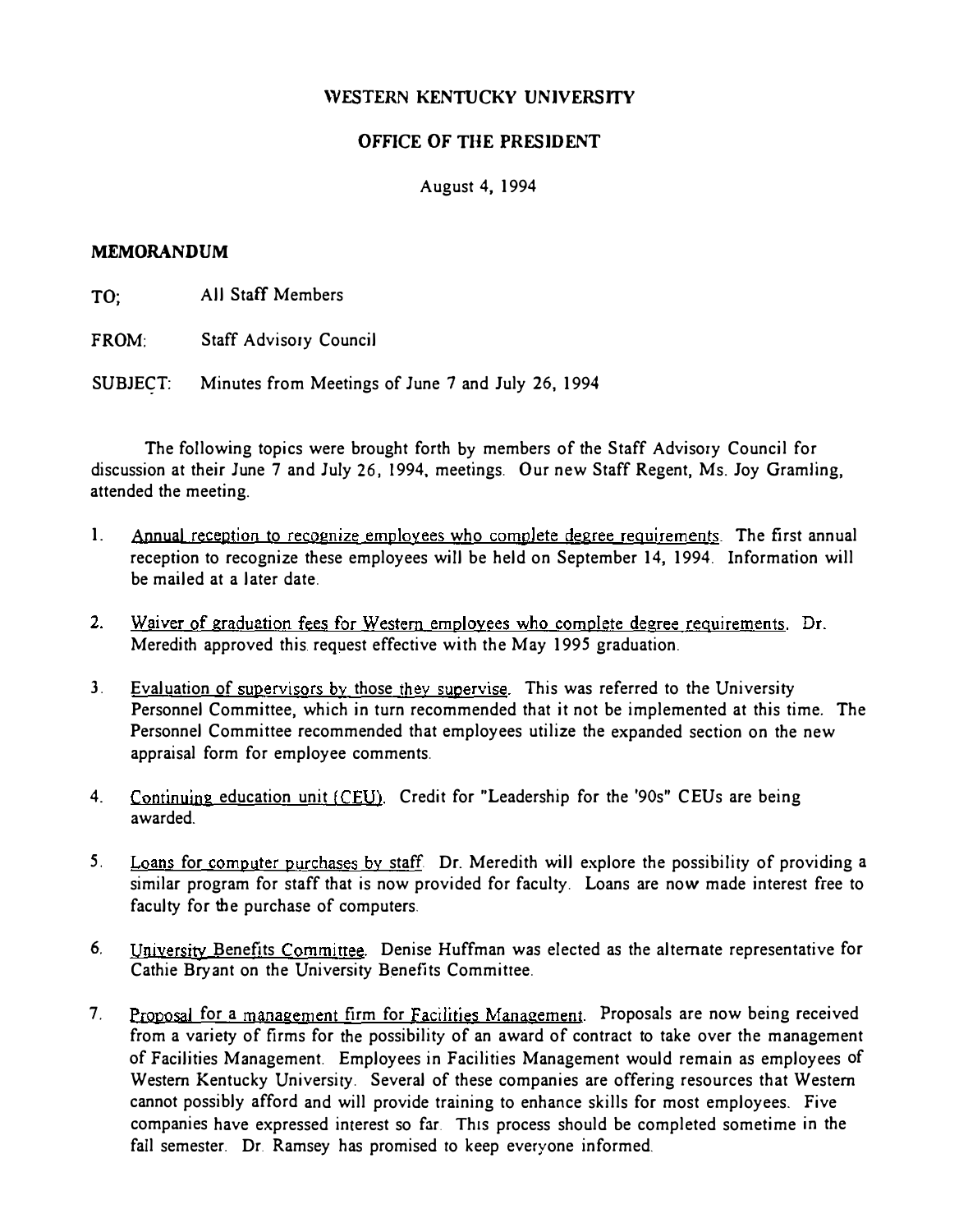## **Minutes** Page 2

- 8. Training for maintenance personnel. This is on hold pending the outcome of a decision of a management company since training will probably be a part of the contract which is awarded.
- 9. Liability question regarding the elimination of University cars. In a report from Dr. Ramsey, he related that budget cuts have forced the elimination of these vehicles. Those who travel in their own cars on University business will be paid a mileage rate and the insurance liability will rest with the individual(s). A provision has been made for departments to lease vehicles from the state.
- 10. Status of salary review study being conducted. A faculty committee working on this project is behind schedule but will complete its work in plenty of time before the next budget cycle.
- 11. A recommendation was made to put vacation and sick day information on check stubs. Dr. Meredith will follow up.
- 12. Reserved parking. Dr. Meredith stated that this was a recommendation that had come forth from several directions to the Budget Committee, and that body wanted to try it to generate additional revenue for the campus. If it does not work, it will be dropped. Approximately 150 of the 200 slots have been sold. Unauthorized cars in these reserved spots will be towed by a private towing service.
- 13. Can payroll deduction be used to pay for a reserved parking space? Dr. Meredith approved for implementation.
- 14. Leadership for the '90s program for staff development. A survey is being conducted by Continuing Education to ascertain appropriate topics.
- 15. Discussion was held regarding the possibility of an Employee of the Month program and/or Employee of the Year program.
- 16. Opening fall sessions. The opening session for secretarial/clerical staff is scheduled for August 16 at 9:30 a.m. in Garrett Conference Center 103 The opening session for Facilities Management, Public Safety, and Marriott staff is scheduled for August 23 at 9:30 a.m. in Downing University Center Theatre. Dr. Meredith asked the Staff Advisory Council for suggestions for topics that he should be sure and cover at the opening fall sessions.
- 17. Next Meeting. The next meeting of the Staff Advisory Council will be September 6, 1994, at 9 a.m. in the Regents Room.

# TCM:lf

cc: Vice Presidents Assistant Vice Presidents Board of Regents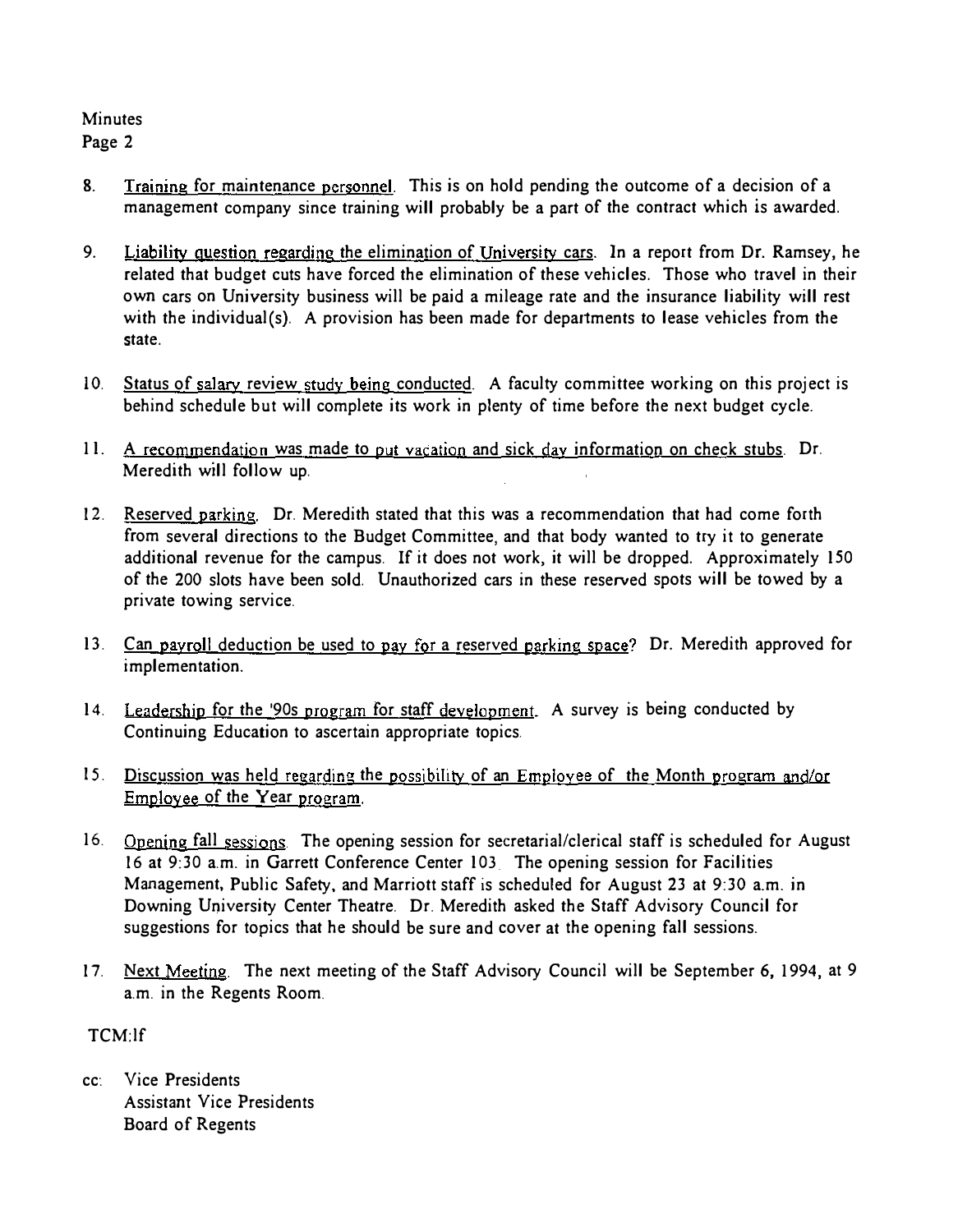#### OFFICE OF THE PRESIDENT.

September 26. 1994

#### MEMORANDUM

TO: All Staff Members

FROM: Staff Advisory Council

- Ms. Cathie Bryant (Secretarial/Clerical--Academic Affairs)
- Ms. Judy Craft (Service Maintenance)
- Ms. Anna Highland (Secretarial/Clerical--President, Student Affairs, Institutional Advancement)
- Ms. Denise Huffman (Secretarial/Clerical--Finance and Administration)
- Mr. Robert Upchurch (Skilled Crafts)
- Mr. Mike Wallace (Technical/Paraprofessional)
- Ms. Pat Widmann (Professional Nonfaculty)
- Ms. Sharon Young (Professional Nonfaculty)

SUBJECT: Minutes of September 6 and September 22, 1994

The Staff Advisory Council met with President Meredith on September 6 and spent the meeting discussing the possibility of a Staff Development Program at Western that would be along the lines of Leadership for the '90s for all supervisors. The results of the staff survey on this topic were discussed with the Staff Advisory Council by ptaff members from Continuing Education.

There was much discussion over which programs should be offered. how they would be handled. and should they be mandatory. No conclusions were reached. The Staff Advisory Council met again with President Meredith on September 22 in a called meeting to further discuss this issue. The group concluded that no more than two programs should be mandatory. One program should be on the topic of human relations which would cover areas such as racial discrimination, sexual harassment. conflict in the work place, and understanding those with disabilities. A second required session would be held on more involvement in decision making and taking greater responsibility in order to enhance quality.

The Staff Advisory Council also recommended that three voluntary development sessions be offered on computer training (basic and advanced), time and stress management, and understanding perfonnance appraisal.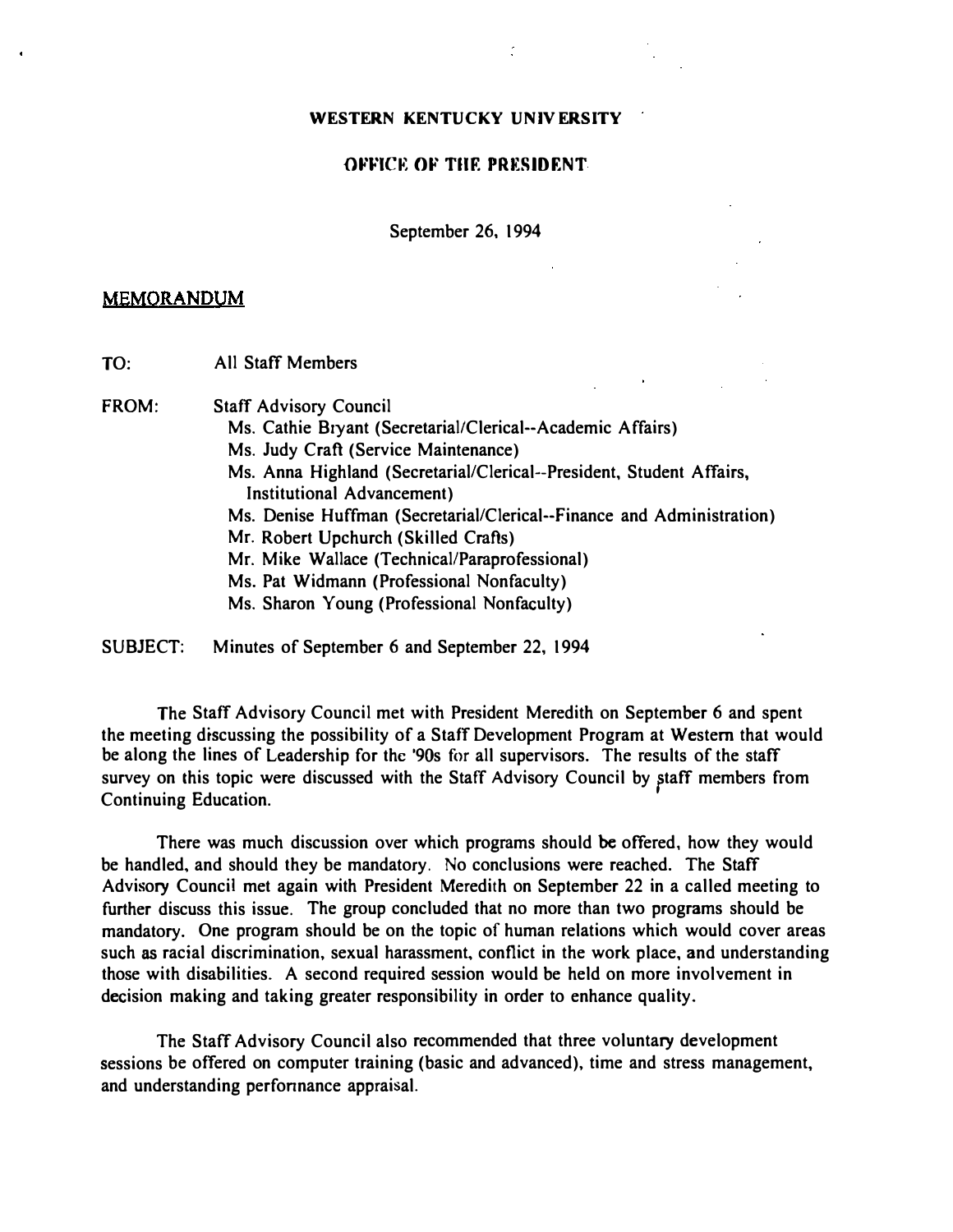**Minutes** Page 2

The Staff Advisory Council recommended that the presentation language be appropriate for the groups represented, and that group sizes that encourage discussion be used. President Meredith will ask Dr. Sandra Webb, Director of Continuing Education, to develop these programs.

Another agenda item involved labor charges by Facilities Management for work done on campus. This topic is now being discussed administratively.

A proposal was presented to extend the Employee Dependent Tuition Grant to offer a full tuition grant to dependent children of full-time employees who have achieved a 3.0 GPA or better after one semester. The Fringe Benefits Committee will discuss this matter and make a recommendation.

President Meredith reminded everyome that the classified staff cookout is scheduled for October 4 with October 6 serving as the rain date.

The next meeting of the Staff Advisory Council is scheduled for October 18, 1994. If you have any items you want submitted for the agenda for the next Staff Advisory Council meeting, please contact your representative.

TCM:clk

cc: Dr. Thomas C. Meredith Board of Regents Vice Presidents Assistant Vice Presidents **Deans** Directors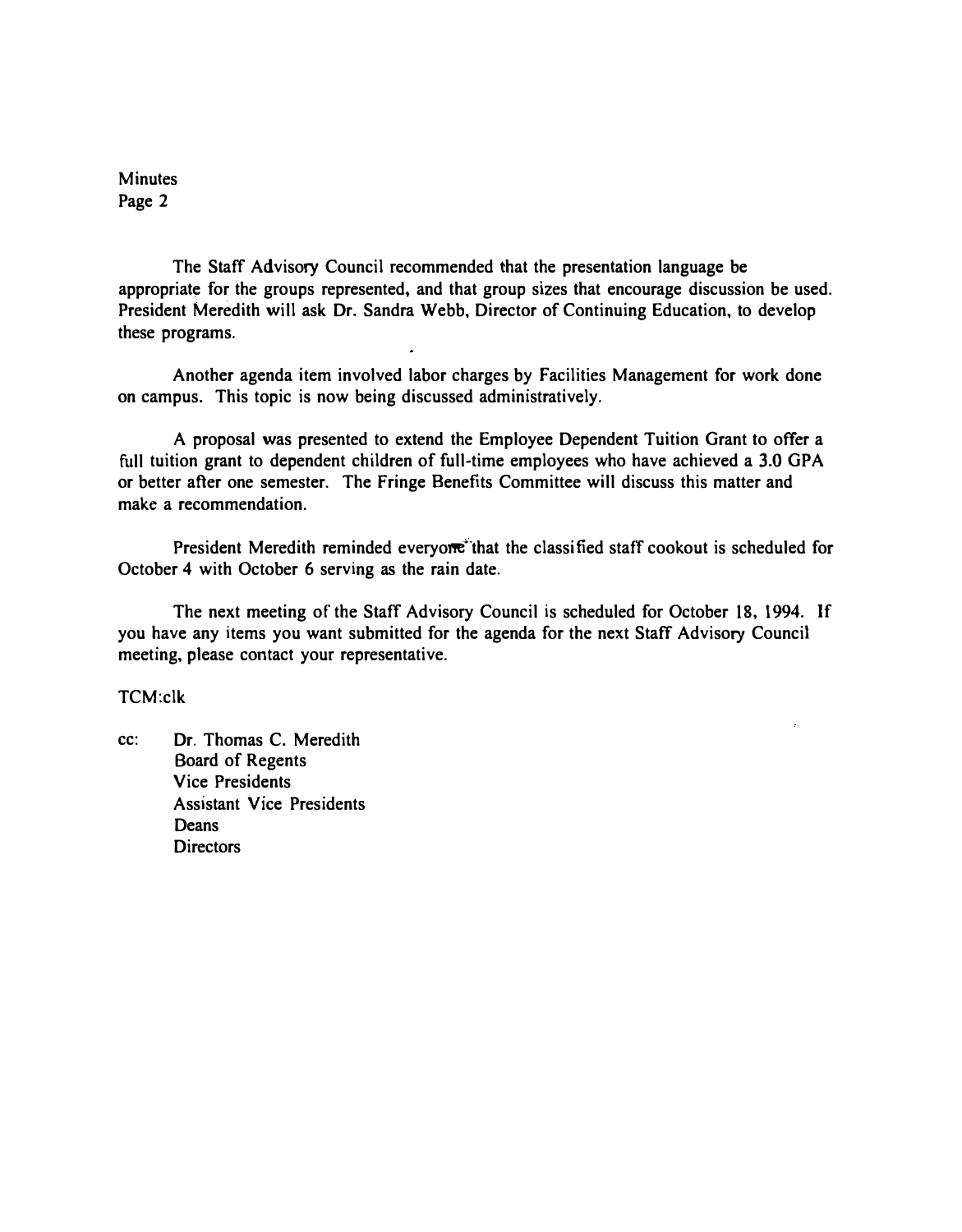# OFFICE OF THE PRESIDENT

October 20, 1994

#### MEMORANDUM

TO: All Staff Members

FROM: Staff Advisory Council

- Ms. Cathie Bryant (Secretarial/Clerical--Academic Affairs)
- Ms. Judy Craft (Service Maintenance)
- Ms. Anna Highland (Secretarial/Clerical--President, Student Affairs, InstitutionaJ Advancement)
- Ms. Denise Huffman (SecretanaI/Clerical--Finance and Administration)
- Mr. Robert Upchurch (Skilled Crafts)
- Mr. Mike Wallace (Technical/Paraprofessional)
- Ms. Pat Johnson (Professional Nonfaculty)
- Ms. Sharon Young (Professional Nonfaculty)
- SUBJECT: Minutes of October 18, 1994
- I. Staff Salary Study. Dr. Dan Myers presented a progress report to the Staff Advisory Council (SAC) on the Staff Salary Study. Dr. Myers indicated that the study would be completed in time to use for the 1995-96 budget. His committee is essentially using the same process as was used for the faculty study. Its recommendations will be general in nature and will not specifically address an individual but will involve classifications. Salaries are being compared to similar positions In the local labor market or with positions in our benchmark institutions. One of the difficulties involves the fact that every job title doesn't match with the function of that job
- 2. Budget Priorities. President Meredith asked that the SAC recommend budget priorities for consideration. The SAC voted as a number one priority to enhance faculty and staff salaries. Second was to enhance student retention, and third was to continue to enhance technology development on campus. Three items tied for fourth: Increase operating budgets in instruction, maintain current staffing in operations, and Increase maintenance operations.
- 3. Vacation and Sick Days. Progress is being made on displaying vacation and sick days on paychecks.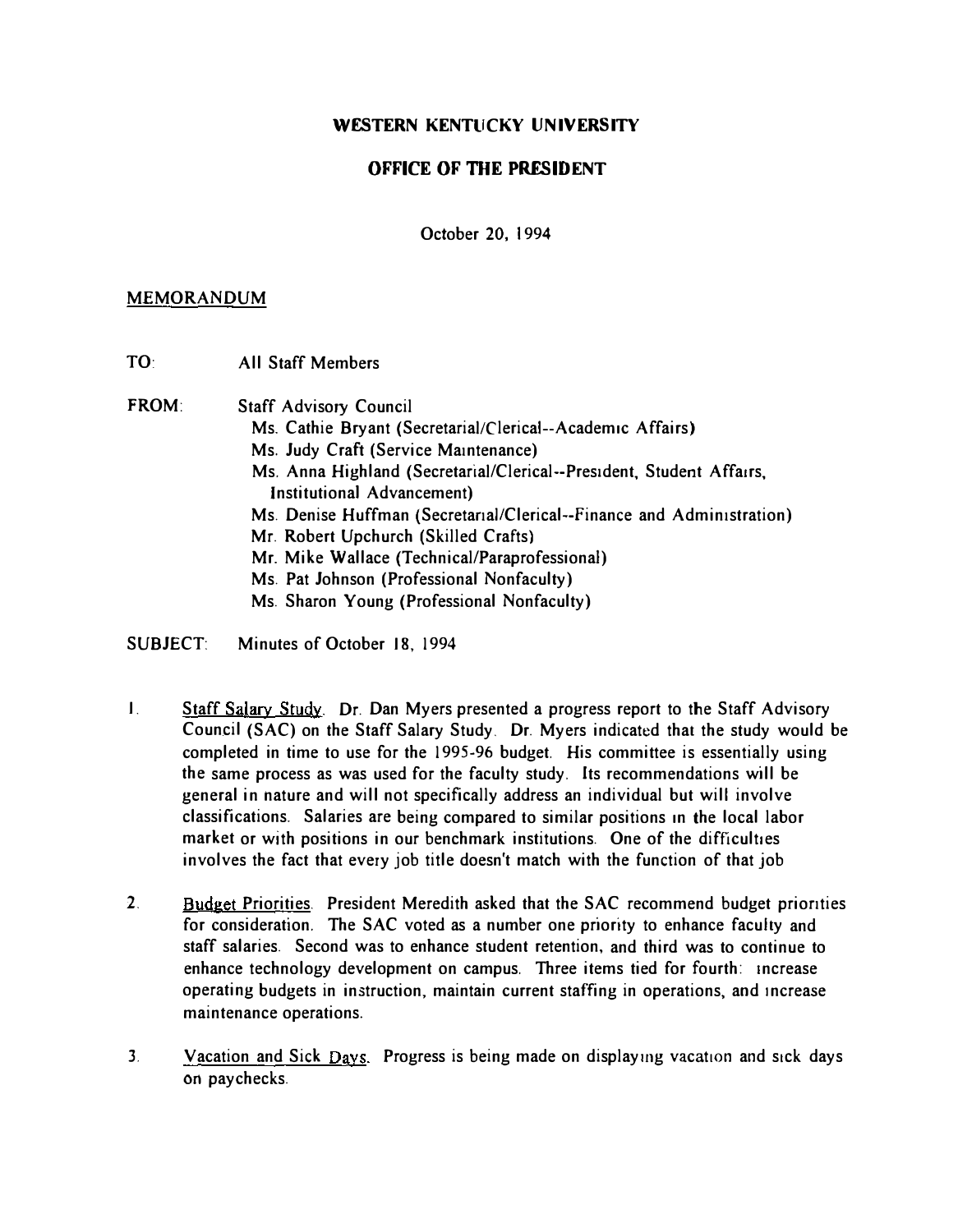Minutes Page 2 October 20, 1994

- 4. Privatizing Facilities Management. The request for bids has not been sent out yet. The timetable has probably been pushed back until after the first of the year.
- 5. Staff Development Program. Dr. Sandra Webb of Continuing Education has been given the staff development program recommendations from the SAC and is working on that program.
- 6. Vacation. A discussion was held regarding whether the vacation policy should count only continuous service or total service. A recommendation from the Personnel Committee is on the way.
- 7. Health Insurance. A question was asked regarding when information will be out pertaining to health insurance. Everyone should expect the information any day.
- 8. Pat Johnson from SAC was elected to represent the SAC on the university·wide committee for "Moving to a New Level. , .. "
- 9. Next meeting: November 29, 1994.

# TCM:clk

cc: Dr. Thomas C. Meredith Board of Regents Vice Presidents Assistant Vice Presidents **Deans Directors**